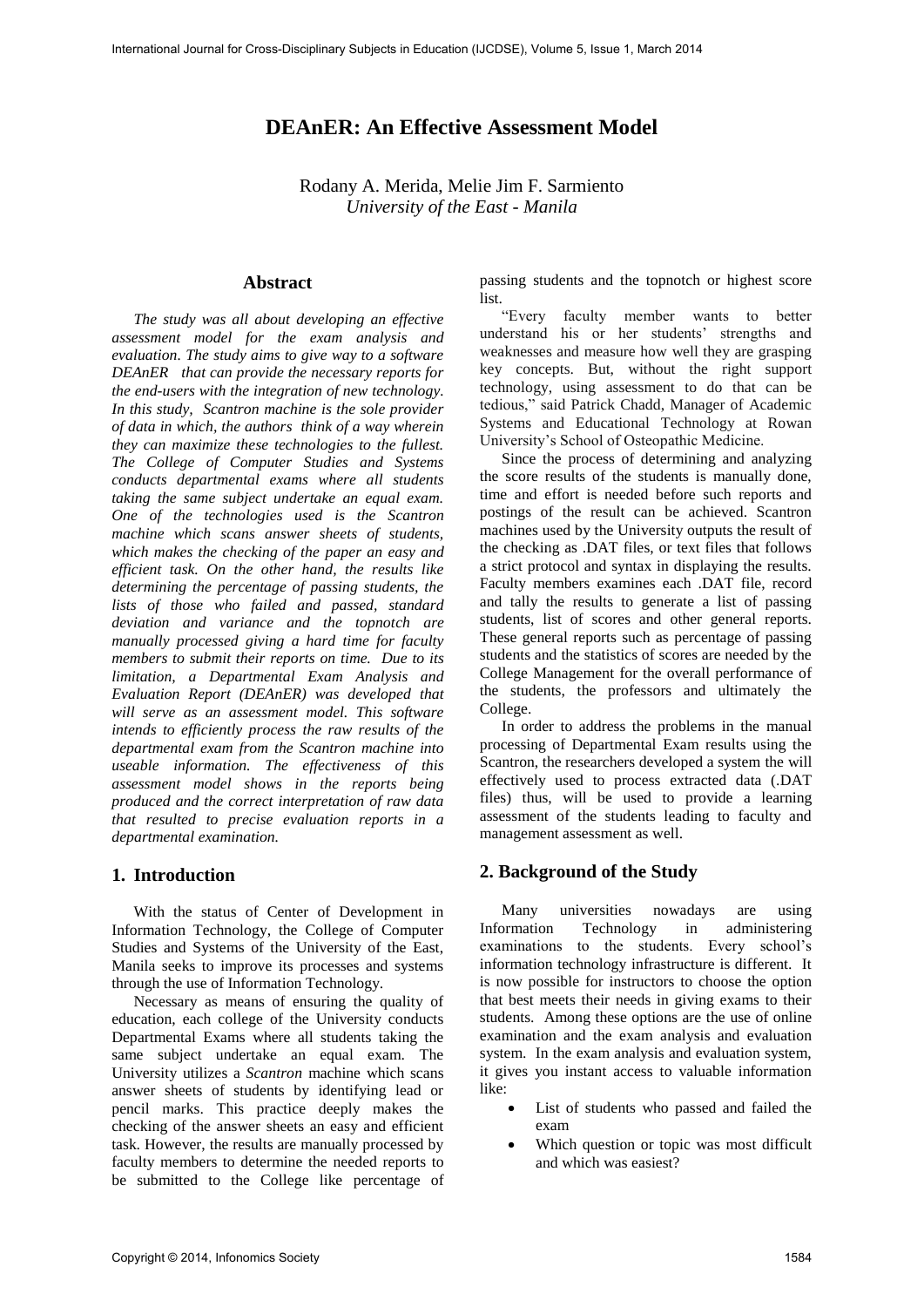- What was the high score, low score and average score among the different sections?
- What was the standard deviation and variance?

Since the university was among the most wired universities in the country, UE College of Computer Studies and Studies (CCSS) needs to implement such technology in administering exam. This will provide the management the necessary information on the result of exams which will also serve as a basis for evaluating the capability of its faculty members and a basis for changing its curricula. Aside from that, it can also help the faculty members in evaluating student's performance and a basis for the next subject which maybe a prerequisite of the subject to be taken after.

In 1986, CCSS was still known as the Computer Institute for Studies and Systems (CISS). Its initial offering up to 1987 was non-degree computer training programs conducted in consortium with the University of the Philippines. At present, the College has grown into a Center of Development (COD) in Information Technology Education for the Calendar Year 2007 – 2010. Also, two of the programs being offered by the College, Bachelor of Science in Computer Science and Bachelor of Science in Information Technology, were granted Level II – First Re-accredited status by the Philippine Association of Colleges and Universities Commission on Accreditation (PACU-COA) and First Accredited status by PAASCU, respectively.

Through the continuing efforts towards uplifting the standards of IT education in the University to produce quality IT graduates, and in response to the needs of the industry, the College has been continuously revising the curriculum of the BS in Computer Science (BSCS), BS in Information Technology (BSIT), and BS in Information System (BSIS). Aside from the three bachelors degree, the College also offers graduate program in IT, that is the Master in Information System (MIS), which serves as an indicator of the capabilities and maturity of the College.

## **3. Objectives of the Study**

The general objective of this study is to develop an effective assessment model to be named as Departmental Exam Analysis and Evaluation Report (DEAnER) software system for the College of Computer Studies and Systems of the University of the East Manila Campus.

The researcher has identified the following as the specific objectives of this study:

 To computerize the processing of Departmental Exam results of the University of the East College of Computer Studies and Systems.

- To design a prototype that will reduce the time needed by faculty members to analyze and process the Departmental Exam results, enabling them to focus on more important tasks.
- To design a prototype that is compatible with the hardware used by the College of Computer Studies and Systems.
- To provide a solution that will minimize if not eliminate the use of other computer software such as Microsoft Excel in processing the Departmental Exam results.
- To design a prototype that provides formatted reports of the Departmental Exam ready for printing.
- To test and evaluate the acceptability of each part of the system by gathering feedback from perspective users and as well as technical experts.

# **4. Scope and Limitation**

The study is about developing a new computerized system that will serve as an assessment model that processes the results of the Departmental Exams. The researchers limit the scope of this study to Departmental Exams conducted by the College of Computer Studies and Systems of the University of the East, Manila Campus at Recto Avenue, Manila. These Departmental Exams are computer or related subjects, offered and taught by the college and its faculty, conducted at every end of each semester.

The study covers the analysis of the previous situation and the processing of the Departmental Exam results as relayed by faculty members from September of 2009 to May of 2010. This includes interviewing key faculty members and analyzing the flow of data in processing the Departmental Exam results. It also involves the discussion about the developed system which includes the system features, data requirements, the modules and their respective functions and as well as the software and hardware that are needed in order to run the developed system.

In order to solve the problems in the Departmental Exam results processing, to minimize the workload needed and to improve the integrity of results and reports, the researchers aims to develop the DEAnER system which facilitates the computerization of the processing of .DAT files from the Scantron machine that checks student answer sheets. It includes computerization of the following reports: Top Ten Students for every Departmental Exam subject, Percentage of Passing Students, and Percentage of Failing Students, which are all output of the developed system.

This assessment model is a LAN-Based computer software system which consists of multiple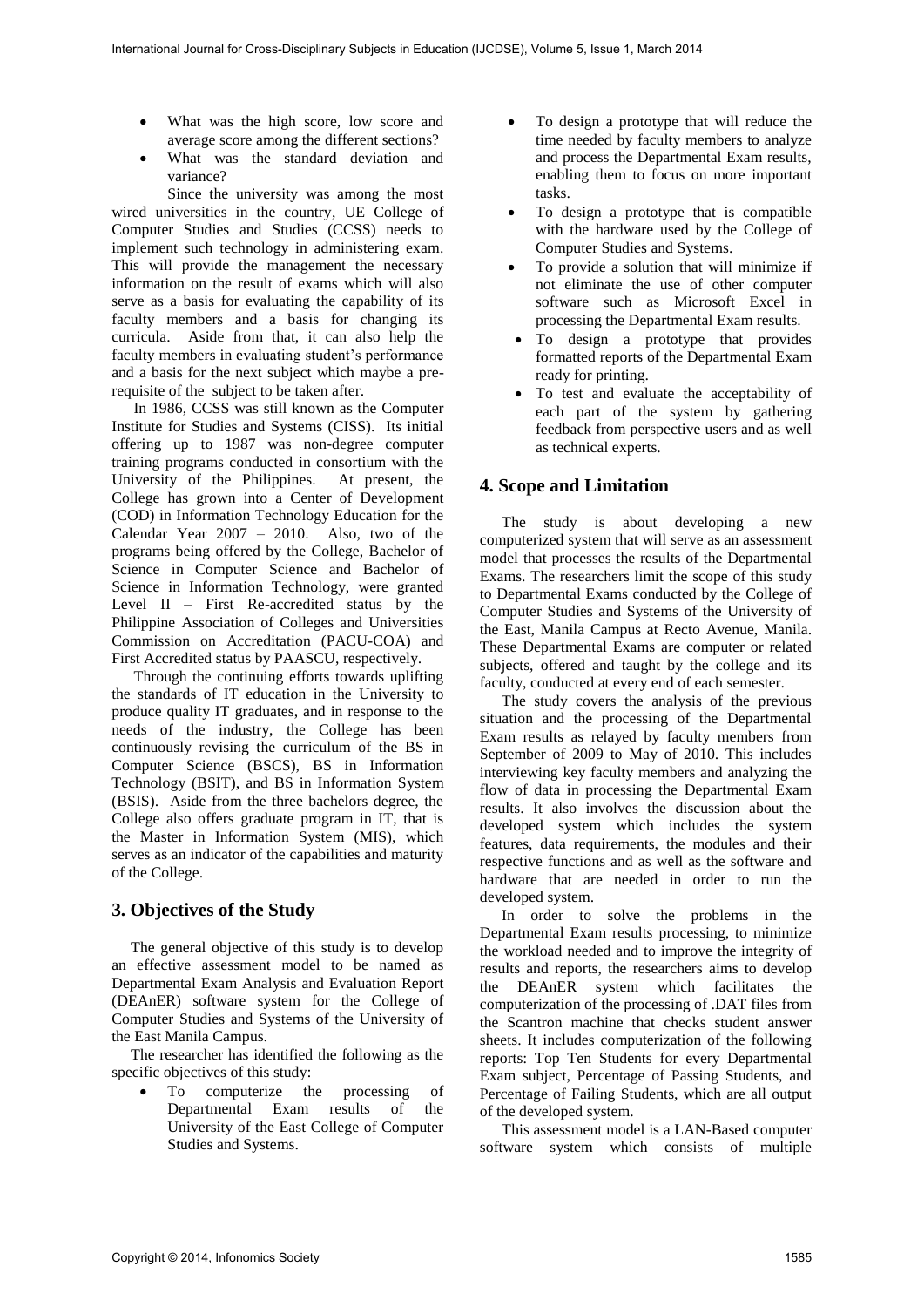integrated modules or sub-systems each performing a different operation and can only be accessed by specific users. It does not require the acquisition of new computers; instead it is installed to existing computer resources used by the CCSS faculty members. However the system does need Scantron machine results or .DAT files as input or raw data for processing, though the system is not linked directly to the Scantron machine to receive the .DAT files.

# **5. Review of Related Literature**

Assessment of and for students' learning is the process of gathering and analyzing information as evidence about what students know, can do and understand. It is part of an ongoing cycle that includes planning, documenting and evaluating students' learning. (Adapted from The Early Years Learning Framework for Australia, p.17)

"Access to actionable outcomes data and insights is important to faculty members. But, the last thing they need is another cumbersome piece of technology that eats up time." said Daniel Muzquiz, Chief Executive Officer of ExamSoft. "Everyone is talking about big data today, but big data doesn't mean anything if it is not relevant, timely, and a simple click away from faculty fingertips.

According to the Centre for the Study of Higher Education, for most students, assessment requirements literally define the curriculum. This based on the study entitled Assessing Learning in Australian University wherein they tackle the Core principles of effective assessment.

The ideas and strategies in the *Assessing Student Learning* resources support three interrelated objectives for quality in student assessment in higher education.

|                                                              | 1. | assessment that guides<br>and encourages effective<br>approaches to learning;                                                                                                |
|--------------------------------------------------------------|----|------------------------------------------------------------------------------------------------------------------------------------------------------------------------------|
| Three<br>objectives for<br>higher<br>education<br>assessment | 2. | assessment that validly<br>and reliably measures<br>expected learning<br>outcomes, in particular<br>the higher-order learning<br>that characterises higher<br>education; and |
|                                                              | 3. | assessment and grading<br>that defines and protects<br>academic standards.                                                                                                   |

Using the Teachers Guide to Assessment the paper defines Assessment as the process of gathering and interpreting evidence to make judgments about student learning. It is the crucial link between learning outcomes, content and teaching and learning activities. Assessment is used by learners and their teachers to decide where the learners are at in their learning, where they need to go, and how best to get there. The purpose of assessment is to improve learning, inform teaching, help students achieve the highest standards they can and provide meaningful reports on students' achievement.

Item analysis can be a powerful model to analyze the responses of different people answering a particular set of questions. For these questions to be analyzed, the question should be a valid measure of instructional objectives. "Further, the items must be diagnostic, that is, knowledge of which incorrect options students select must be a clue to the nature of the misunderstanding, and thus prescriptive of appropriate remediation." Furthermore, according to the Michigan State University Academic Technology Services uses the Scoring Office as their software to analyze the student's answers and responses to a specific item*.* 

### *Item Analysis Reports*

"As the answer sheets are scored, records are written which contain each student's score and his or her response to each item on the test. These records are then processed and an item analysis report file is generated. An instructor may obtain test score distributions and a list of students' scores, in alphabetic order, in student number order, in percentile rank order, and/or in order of percentage of total points. Instructors are sent their item analysis reports as e-mail attachments. The item analysis report is contained in the file IRPT####.RPT, where the four digits indicate the instructor's GRADER III account. A sample of an item response pattern is shown below."

|  |  |  | Item 10 of 125. The correct option is 5. |  |  |
|--|--|--|------------------------------------------|--|--|
|  |  |  |                                          |  |  |

|              |               | <b>Item Response Pattern</b> |                |                |                |     |                |                |              |
|--------------|---------------|------------------------------|----------------|----------------|----------------|-----|----------------|----------------|--------------|
|              |               | 1                            | $\overline{2}$ | 3              | $\overline{4}$ | 5   | Omit           | Error          | <b>Total</b> |
| Upper 27%    | $\mathbf{r}$  | $\overline{2}$               | 8              | $\overline{0}$ | 1              | 19  | $\overline{0}$ | $\overline{0}$ | 30           |
|              | $\frac{9}{6}$ | 7                            | 27             | $\overline{0}$ | 3              | 63  | $\Omega$       | $\overline{0}$ | 100          |
| Middle 46%   | $\mathbf{r}$  | 3                            | 20             | 3              | 3              | 23  | $\overline{0}$ | $\overline{0}$ | 52           |
|              | $\frac{0}{6}$ | 6                            | 38             | 6              | 6              | 44  | $\overline{0}$ | $\overline{0}$ | 100          |
| Lower 27%    | $\mathsf{n}$  | 6                            | 5              | 8              | $\overline{2}$ | 9   | $\Omega$       | $\Omega$       | 30           |
|              | $\frac{9}{6}$ | 20                           | 17             | 27             | $\overline{7}$ | 30  | $\overline{0}$ | $\overline{0}$ | 101          |
| <b>Total</b> | $\mathbf{r}$  | 11                           | 33             | 11             | 6              | 51  | $\overline{0}$ | $\overline{0}$ | 112          |
|              | $\frac{0}{6}$ | 10%                          | 29%            | 11%            | 5%             | 46% | 0%             | 0%             | 100%         |

**Figure 1. Sample item analysis for Item 10 of 125**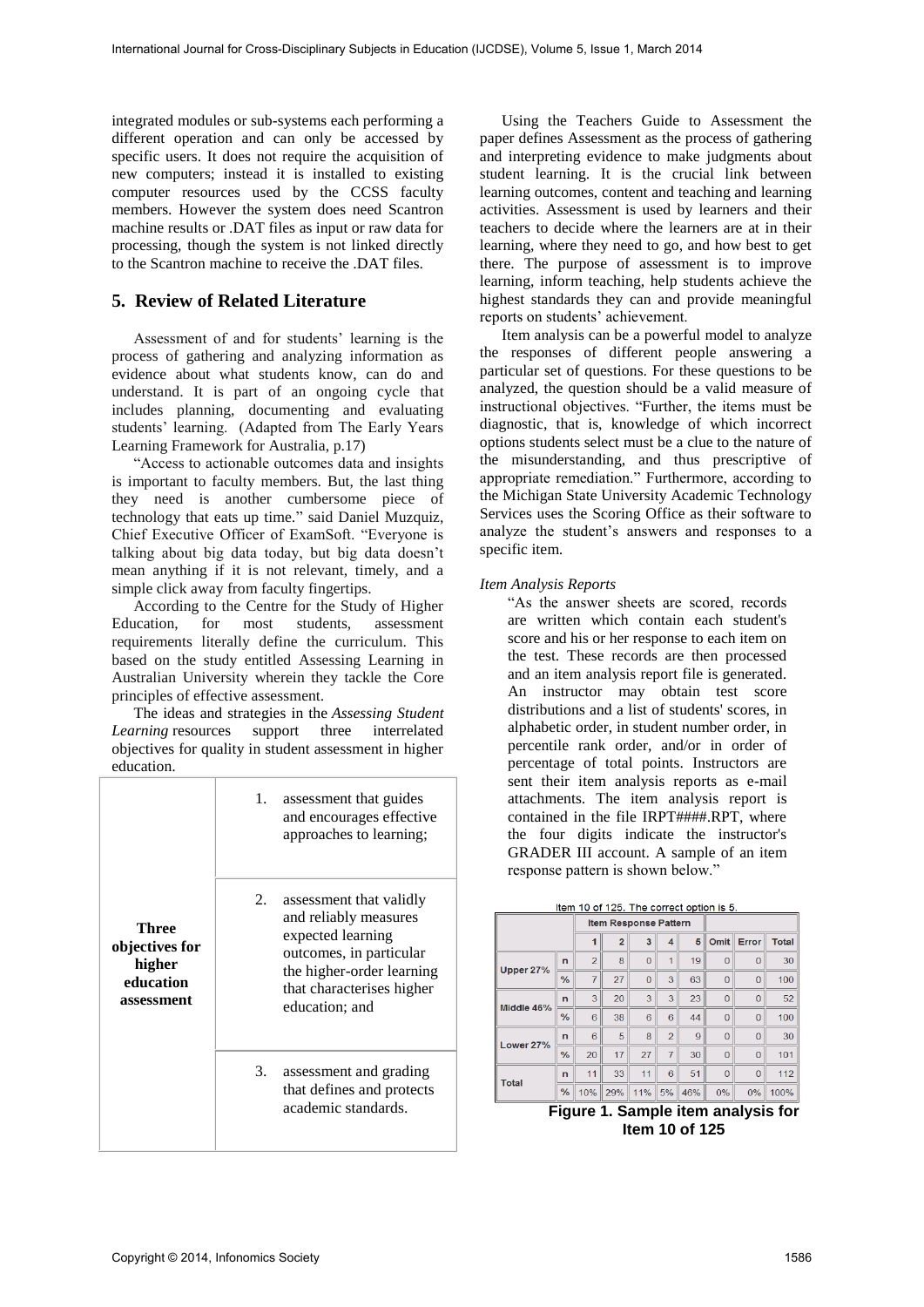Item Analysis describes the statistical analyses which allow measurement of the effectiveness of individual test items. An understanding of the factors which govern effectiveness (and a means of measuring them) can enable us to create more effective test questions and also regulate and standardize existing tests.

There are three main types of Item Analysis: Item Response Theory, Rasch Measurement and Classical Test Theory. Although Classical Test Theory and Rasch Measurement will be discussed, this document will concentrate primarily on Item Response Theory.

## **5.1. The Models**

Classical Test Theory (traditionally the main method used in the United Kingdom) utilizes two main statistics - Facility and Discrimination.

- **Facility** is essentially a measure of the difficulty of an item, arrived at by dividing the mean mark obtained by a sample of candidates and the maximum mark available. As a whole, a test should aim to have an overall facility of around 0.5, however it is acceptable for individual items to have higher or lower facility (ranging from 0.2 to 0.8).
- **Discrimination** measures how performance on one item correlates to performance in the test as a whole. There should always be some correlation between item and test performance, however it is expected that discrimination will fall in a range between 0.2 and 1.0.

Item Response Theory (IRT) assumes that there is a correlation between the score gained by a candidate for one item/test (measurable) and their overall ability on the latent trait which underlies test performance (which we want to discover).

IRT can be used to create a unique plot for each item (the Item Characteristic Curve - ICC). The ICC is a plot of Probability that the Item will be answered correctly against Ability. The shape of the ICC reflects the influence of the three factors:

- Increasing the *difficulty* of an item causes the curve to shift right - as candidates need to be more able to have the same chance of passing.
- Increasing the *discrimination* of an item causes the gradient of the curve to increase. Candidates below a given ability are less likely to answer correctly, whilst candidates above a given ability are more likely to answer correctly.
- Increasing the *chance* raises the baseline of the curve.

Using IRT models allows Items to be characterized and ranked by their difficulty and this can be exploited when generating Item Banks of equivalent questions. It is important to remember though, that in IRT2 and IRT3, question difficulty rankings may vary over the ability range.

## **5.2. Rasch Measurement**

Rasch measurement is very similar to IRT1 - in that it considers only one parameter (difficulty) and the ICC is calculated in the same way. When it comes to utilizing these theories to categorize items however, there is a significant difference. If you have a set of data, and analyze it with IRT1, then you arrive at an ICC that fits the data observed. If you use Rasch measurement, extreme data (e.g. questions which are consistently well or poorly answered) is discarded and the model is fitted to the remaining data. (Assessment Issues: Item Analysis)

According to David Curtis, in the analysis of data, which arise from the administration of multiple choice tests or survey instruments and which are assumed to conform to a measurement model such as Rasch, it is normal practice to check item fit statistics in order to ensure that the items used in the instrument cohere to form a unidimensional trait measure. However, checking whether individuals also fit the measurement model appears to be less common. It is shown that poor person-fit compromises item parameter estimates and so it is argued that person-fit should be checked routinely in the calibration of instruments and in scoring individuals. Unfortunately, the meanings that can be ascribed to person-fit statistics for attitude instruments is not clear. A proposal for seeking the required clarity is developed. (Item Response Theory, Rasch, person-fit statistics, attitude)

To conduct a Rasch analysis using Winsteps, according to Jams Sick, the user must first create a control file that specifies the model parameters, data structure, and output format using a special Winsteps control language. This control file is saved as a text file and then run from the Winsteps program. The data to be analyzed can either be appended to the end of the control file, or stored in an Excel file that is addressed in the control file. Because the control file syntax can be intimidating to non-programmers, a graphical control file set-up module has now been added to Winsteps. This allows users to set up their analyses in a more familiar graphical fashion, by selecting radial buttons and filling in labeled text fields.

## **5.3. Basic Item Analysis for Multiple-Choice Tests**

According to Kehoe (1995), "the basic idea that we can capitalize on is that the statistical behavior of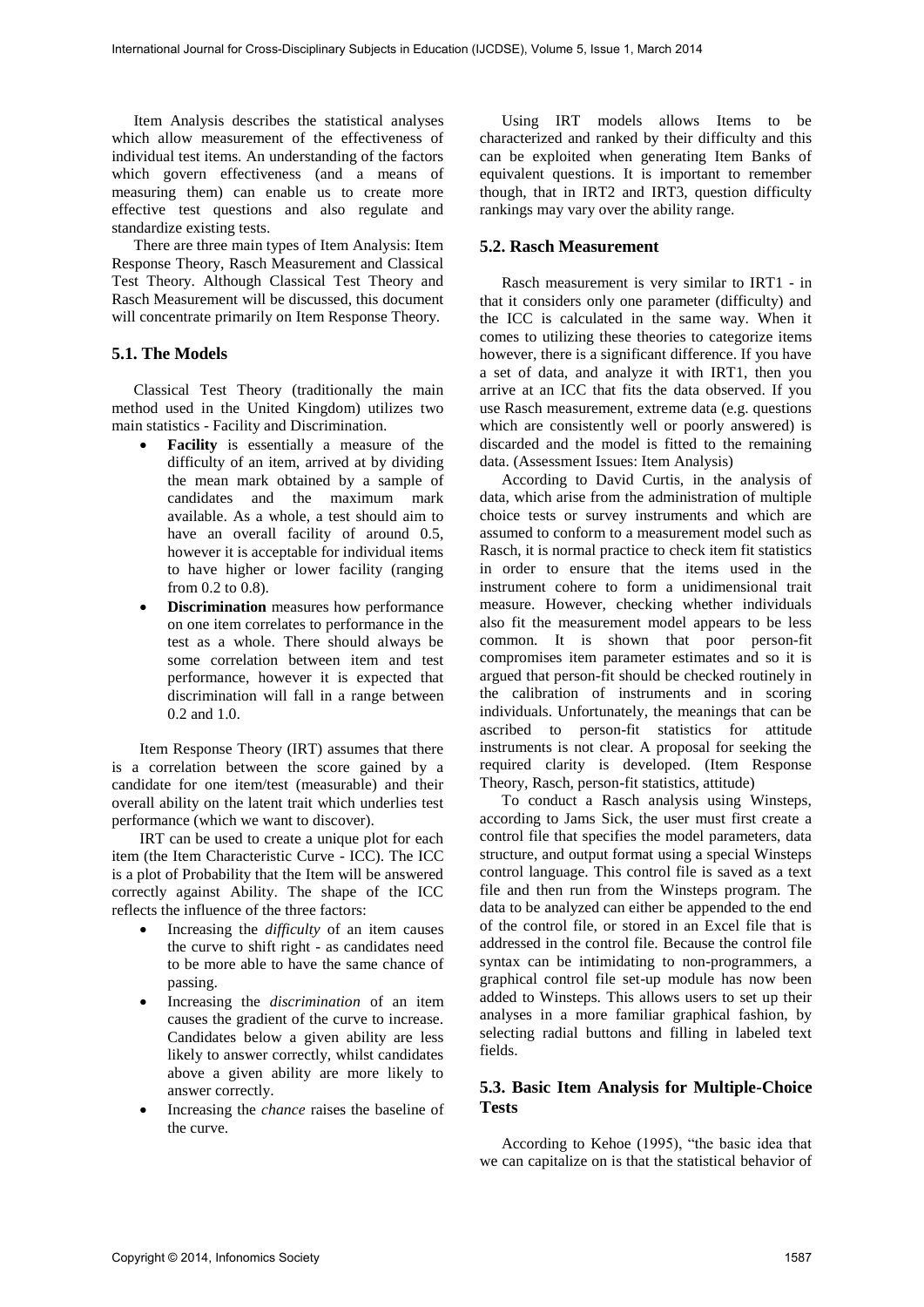'bad' items is fundamentally different from that of 'good' items. Of course, the items have to be administered to students in order to obtain the needed statistics. This fact underscores our point of view that tests can be improved by maintaining and developing a pool of 'good' items from which future tests will be drawn in part or in whole. This is particularly true for instructors who teach the same course more than once."

## **5.4. Ranking**

A **ranking** is a relationship between a set of items such that, for any two items, the first is either 'ranked higher than', 'ranked lower than' or 'ranked equal to' the second. In [mathematics,](http://en.wikipedia.org/wiki/Order_theory) this is known as a [weak order or total preorder](http://en.wikipedia.org/wiki/Strict_weak_ordering#Total_preorders) of objects. It is not necessarily a [total order](http://en.wikipedia.org/wiki/Total_order) of objects because two different objects can have the same ranking. The rankings themselves are totally ordered. For example, materials are totally preordered by [hardness,](http://en.wikipedia.org/wiki/Hardness_%28materials_science%29) while degrees of hardness are totally ordered.

By reducing detailed measures to a sequence of [ordinal numbers,](http://en.wikipedia.org/wiki/Ordinal_numbers) rankings make it possible to evaluate complex information according to certain criteria. Thus, for example, an Internet search engine may rank the pages it finds according to an estimation of their [relevance,](http://en.wikipedia.org/wiki/Relevance) making it possible for the user quickly to select the pages they are likely to want to see.

Analysis of data obtained by ranking commonly require[s non-parametric statistics.](http://en.wikipedia.org/wiki/Non-parametric_statistics)

### **5.5. DAT files (.dat)**

DAT files are data files, usually comma delimited, that contain data in ASCII format. These files are able to be open in a variety of programs including Microsoft Word and Microsoft Notepad. (DAT Files, 2003).

DAT files are created by a specific application; typically accessed only by the application that created the file; may contain data in text or binary format; text-based DAT files can be viewed in a text editor. (DAT File Extension - Open .DAT Files)

### **5.6. Report**

Tina Stevens, Head of English in Light Hall School, shares her experience in using the Enhanced Results Analysis (ERA). It is a free online model that provides an instant breakdown of exam results at the click of a mouse. With clear and simple snapshots, Enhanced Results Analysis provides information on how your school, subject, class and individual students performed.

According to Ms. Stevens, ERA makes her job easier and they were able to teach more effectively. Aside from that ERA helps them to:

- **Review** on results days, you can immediately see and analyze your students' results. You can also instantly compare the average mark your students received to the previous year, similar centers or all AQA centers.
- **Provide feedback** after reviewing the results, you can use the mark scheme and examiners' report to explain to students where and why they lost marks. You can also identify students who would benefit from a re-sit.
- **Address areas for improvement** with the weaker areas highlighted you can use this insight to deliver personalized revision plans or amend your lesson plans.
- **Target set and plan for next year** with year-on-year comparison of results you can easily identify trends and areas for improvement.

According to Dr. Raymond M. Zurawski, Associate Professor and Coordinator of Psychology at St. Norbert College, in his article "Making the Most of Exams: Procedures for Item Analysis", one of the most important tasks confronting faculty members is the evaluation of student performance. This task requires considerable skill, because it presents so many choices. Decisions must be made concerning the method, format, timing, and duration of the evaluative procedures. Once designed, the evaluative procedure must be administered and then scored, interpreted, and graded. Then, feedback must be presented to the students. Accomplishing these tasks demands a broad range of cognitive, technical, and interpersonal resources on the part of faculty. But an even more critical task remains, one that perhaps too few faculty undertake with sufficient skill and tenacity: investigating the quality of the evaluative procedure.

The author of a leading textbook on the subject of psychological and educational assessment, Lewis Aiken (1997), contends that a "postmortem" evaluation, just like in medicine is necessary in classroom testing. This postmortem procedure for exams is called item analysis, which is a group of procedures for assessing the quality of exam items. Furthermore, the purpose of this item analysis is to improve the quality of an exam by identifying items that are candidates for retention, revision, or removal. More importantly, it can also clarify what concepts the examinees have and have not mastered. There are two broad categories involved in item analysis: qualitative and quantitative item analysis.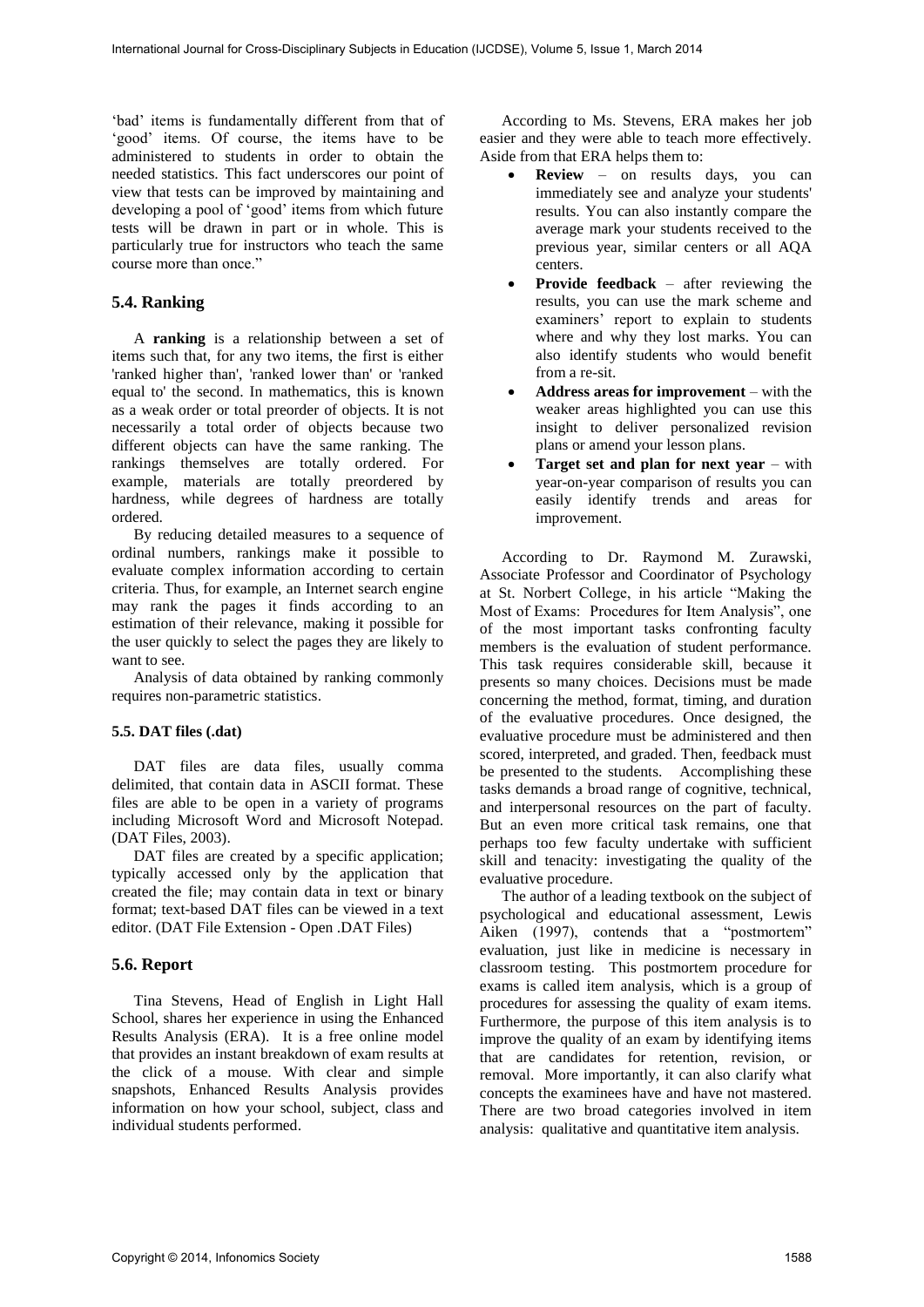#### **5.7. Qualitative Item Analysis**

Qualitative item analysis procedures include careful proofreading of the exam prior to its administration for typographical errors, for grammatical cues that might inadvertently tip off examinees to the correct answer, and for the appropriateness of the reading level of the material. These procedures can also include small group discussions of the quality of the exam and its items with examinees who have already taken the test or even experts in the field. There are also faculty that use a "think-aloud test administration" (cf. Cohen, Swerdlik, & Smith, 1992) in which examinees are asked to express verbally what they are thinking as they respond to each of the items on an exam. This procedure can assist the instructor in determining whether certain students misinterpreted particular items, and it can help in determining *why* students may have misinterpreted a particular item.

#### **5.8. Quantitative Item Analysis**

In quantitative item analysis, three numerical indicators are often derived during an item analysis; Item Difficulty Index (p), Item Discrimination Index (D), Item Distractor Analysis.



## **5. Conceptual Framework**

## **Figure 2. Conceptual Framework of the Proposed System**

The Departmental Exam Analysis and Evaluation Report system processes scores from Departmental Exam. Knowledge on how to process the input and turn them into useable information and in correct format is vital to the success of the system. The

researchers used Visual Basic. Net, the widely-used general-purpose object oriented language that is especially suited for LAN- based systems and is easily connected to SQL databases. Microsoft SQL Server 2005 Express Edition will be the Database Engine of the proposed system, thus, requires the proponents to know how to use SQL statement such as SELECT, INSERT, UPDATE, DELETE. To be able to come up with a interactive web application

Gathered information were analyzed and evaluated by the researchers. The researchers studied the errors and debugs during the testing and evaluation. During the implementation is the installation and publishing of the proposed system.

### **6. Methodology**

The developed assessment model named as Departmental Exam Analysis and Evaluation Report system for CCSS is composed of three major components mainly the users of the system which are faculty members, Scantron output files or .DAT files, a Database and Report Output of the System itself.

This model is comparatively smaller and dependent to Scantron output files type of system which has a single main module, the faculty module. The faculty module has different



### **Figure 3. System Framework of the Proposed System**

access restrictions depending on status of the faculty member who is accessing it.

Mainly as Scantron result processing software, the functions of the Faculty Module are, Reading of .DAT files, Analyzing and Sorting of .DAT files, Checking of Student Scores, and Generation of Reports. The other component is the Database houses saved .DAT files and processed reports. The developed system shows only a single entity, the user or faculty member entity. This is the only type of user allowed to access the system since it deals with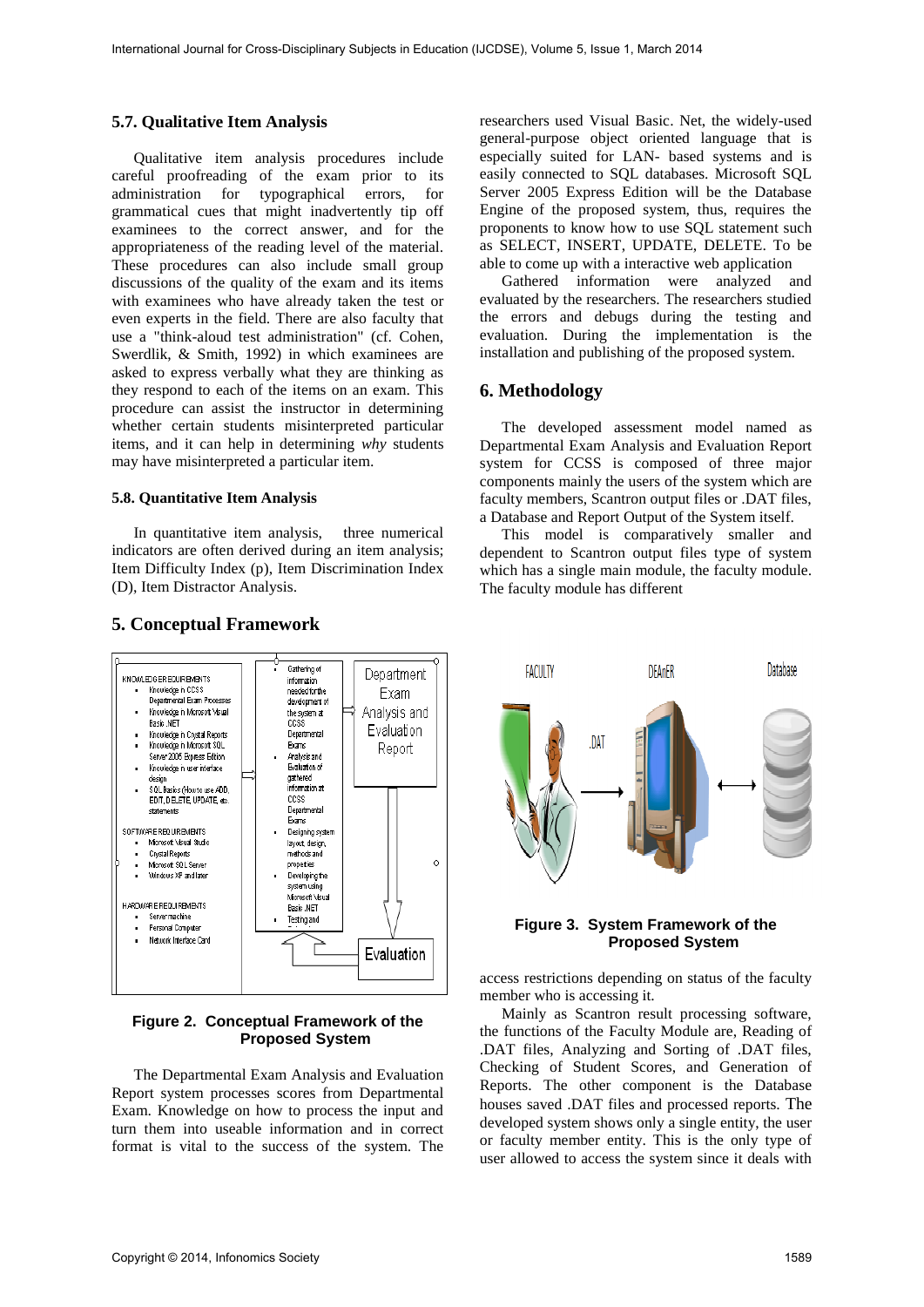academic sensitive information such as student name, number and scores and the actual answer key to the Departmental exam which has heavy consequences if an unauthorized person accessed it from the system. Specifically the users are faculty members of CCSS that administers subjects that needed Departmental Exams. First users need to gain access to the system. After doing so, users need to supply. DAT files of Student answer results and .DAT files of Exam answer keys. After those two requirements are entered into the systems which processes and saves the information, users generate reports.



#### **Figure 4. Process Flow**

The figure above provides a detailed explanation on the flow of data and main processes of the system. Users or faculty members needed to supply. DAT files. These files are namely Student Answer Keys and Exam Answer Keys. The Student Answer Keys .DAT file contains the student numbers who took the exam, the code of the exam and subject as well as the sequenced answer of the students for a single section. The Exam Answer Keys .DAT file contains the subject code and the correct answers in sequence. After the two .DAT file requirements are provided, the system sorts out the data contained in the files, sort and save them into 4 databanks or databases, namely: Student, Key, Subject and Scores databanks.

As soon as the information has been sorted and saved, the answers of students can now be compared to the Correct Answer Key and the result is saved into the Score databank. Once the scores are

available reports can be generated. These reports are: Top 10 Students for each subject, Lowest 10 Students for each subject, All Student Scores per section, and Top 10 Mistakes for each subject and All Mistakes per Question.

### **7. Testing and Evaluation Procedure**

After developing the system, testing and evaluation was conducted by the researchers to test the acceptability of the developed system. Normally, testing comes in two phases, the Preliminary Testing and Evaluation and the Final Testing and Evaluation.

Preliminary Testing and Evaluation was done after completing the developed system. During this phase, the developers / researchers tested the system for bugs or errors. Because automated unit testing was not done during the development of the system, the developers / researchers made their own tests which is focused more on checking for errors or bugs in the integration of all the components.

After errors, bugs or flaws found after integrating all the components were corrected or fixed, Final Testing and Evaluation was done to test the acceptability of the developed system. During this phase, a survey was conducted to evaluate the acceptability of the system.

Direct Users and Technical Experts were the main respondents. Results from direct users include, professors and College of Computer Studies and Systems. The technical experts on the other hand consist of technical personnel who are involved in Application programming, Systems administration, system engineering and supervision. In groups, they were asked to use the system and gauge the level of acceptability with the use of the evaluation instrument.

Based on the survey instrument that was answered by each respondent, for each indicator of every criterion, a numerical equivalent scale is applied 1 means Not Acceptable; 2 means Slightly Acceptable; 3 is for Moderately Acceptable; 4 is assigned for Acceptable; and 5 is for Highly Acceptable. The accomplished Survey forms were collected. For each form, the average of each criterion was computed and the forms was classified according to type of respondent then tabulated. Then finally, the overall average score for each type of respondents were tabulated.

# **8. Summary of Findings, Conclusions and Recommendations**

## **8.1. Summary of Findings**

With all the procedures done in this research such as interviewing the professors involved in this system, programming, testing and evaluating, the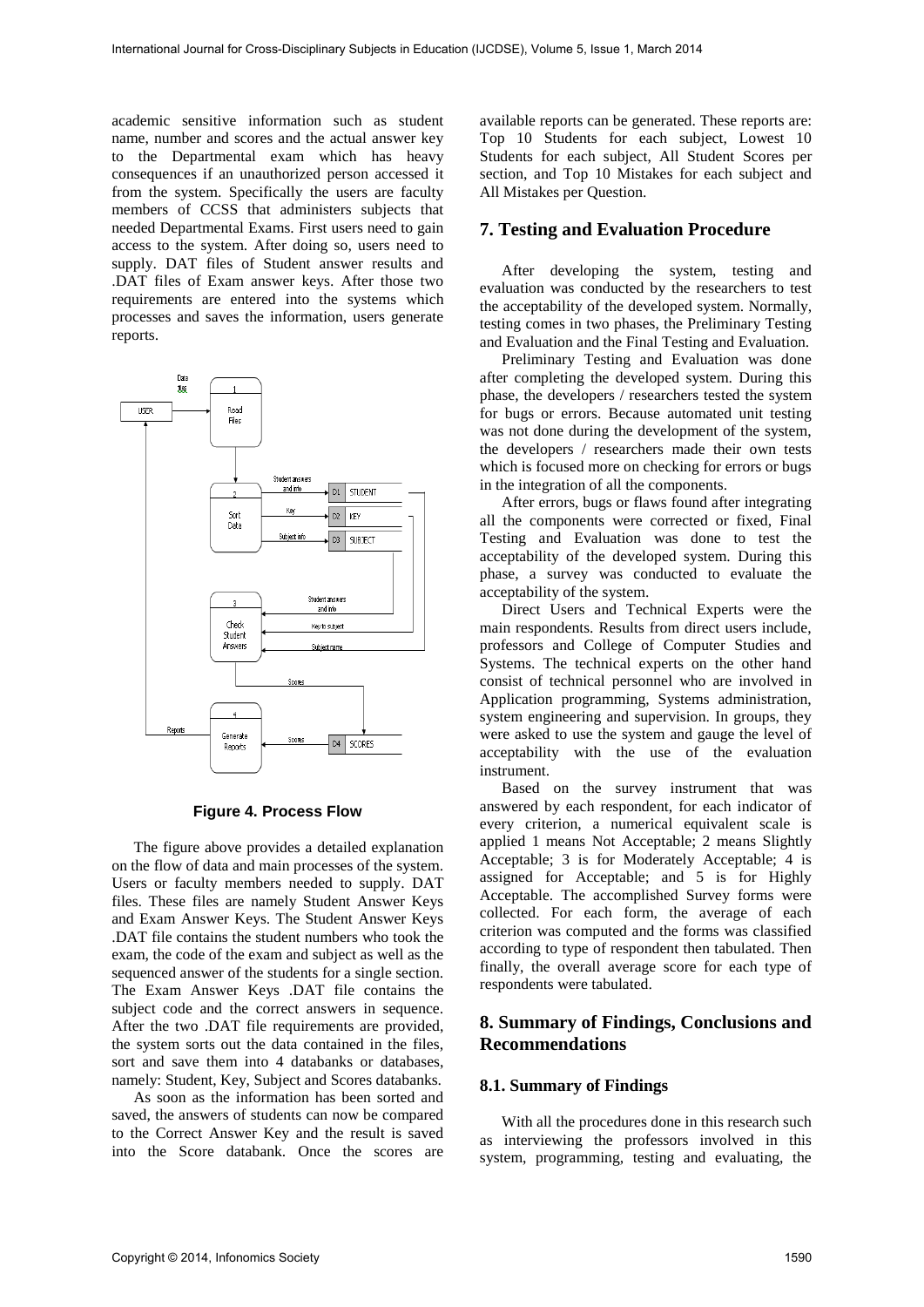Departmental Exam Analysis and Evaluation Report has been developed and implemented.

This assessment model achieved an overall rating of 4.04, which makes the system acceptable.

In addition to the average being given by the evaluation of technical experts, the end-users also had their share. The system gained an average rating of 4.10, making the developed system also acceptable for the other end-users. It was observed that end-users had their lowest average being given to the functionality criterion in the evaluation form, having a 3.95 average rating.

## **8.2. Conclusion**

Evaluation results being extracted in the answered forms were collected and interpreted in such as manner that it will dictate the acceptability of the system. Having an overall acceptability rating of 4.04, which is equivalent to acceptable, the system proves its effectiveness, accuracy and user friendliness that yields to correct interpretation of raw data that results to precise evaluation reports in a departmental exam of the College of Computer Studies and Systems.

The model provided for an effective assessment of departmental exam answers most of the problems encountered by the direct end-users. This make assessing student learning becomes easy.

## **8.3. Recommendations**

Such is fact that software is continuously evolving and improving. In addition, most of the companies and researchers need holistic software that is complete enough with the provision of extensible modules in the system. For future studies, the researchers have recommended the following improvements, modifications, enhancements and alterations that will give a more refined version or replica of the system:

- A web-based version of the system so that faculty is not limited on using a single terminal computer and can accept other file type aside from .DAT file.
- A Departmental Exam Analysis and Evaluation Report software system made up of open source languages and programming frameworks.
- A system that will include a repository for historical reports such as the not retrieved evaluation reports.
- A system that integrates encryption techniques such as MD5 and AES encryption algorithms to secure confidential data.
- New learning assessment output should be added.

# **15. References**

[1] Roger S. Pressman (1992), *Software Engineering A Practitioner's Apporach.* Seven R's Publishing Company.

[2] Olivia B. Araneta (2002). "Philamlife Launches Text Message Service". *Life Magazine* 

[3] "Burglar Alarm". *Electronic Enthusiasts,* Issue No. 2.

[4] "Cellular Mobile Telephone System". *Electronic Enthusiasts,* Issue No. 37, pp. 5-7.

[5] "Ultrasound Intruder Alarm". *Electronic Enthusiasts,* Issue No. 36, pp. 20 –27.

[6] "Alarm Central. Trigger/Controller". *Electronic Enthusiasts,* Issue No. 65, pp. 56 – 60.

[7] *Making the Most of Exams: Procedures for Item Analysis Raymond M. Zurawski, Ph.D.Associate Professor and Coordinator of Psychology St. Norbert College [\(http://www.ntlf.com/html/pi/9811/exams\\_1.htm\)](http://www.ntlf.com/html/pi/9811/exams_1.htm)-featured) [featured](http://www.ntlf.com/html/pi/9811/exams_1.htm)-featured) article* 

[8] *The LaserShield Instant Security System.*  Retrieved March 11, 2009 from [http://www.lasershield.net.](http://www.lasershield.net/)

[9] *Security Tips for School Administrator.*  Retrieved December 10, 2008 from [http://securitysolutions.com/news/school-security](http://securitysolutions.com/news/school-security-tips/index1.html)[tips/index1.html.](http://securitysolutions.com/news/school-security-tips/index1.html)

[10] Sal de Pasquale (2004). *How to Analyze Security Needs.* Retrieved December 10, 2008 from <http://securitysolutions.com/news/index1.html>

[11] *Workflow and Information Tracking System (WITS).* Retrieved February 20, 2009 from [http://www.ssip.com/wits.html.](http://www.ssip.com/wits.html)

[12] David Johnson (2006). *Home Security System: Components Security & Monitoring System.*  Retrieved March 10, 2009 from http://ph.88db.com/ph/Knowledge/Knowledge\_Detai l.page/Real\_Estate/?kid=1465.

 [13] *Rapid Application Development (RAD).*  Retrieved March 23, 2009 from [http://en.wikipedia.org/wiki/Rapid\\_application\\_deve](http://en.wikipedia.org/wiki/Rapid_application_development) [lopment](http://en.wikipedia.org/wiki/Rapid_application_development)

[14] *Rapid Application Development (RAD).*  Retrieved March 23, 2009 from [http://www.gantthead.com/process/processMain.cfm](http://www.gantthead.com/process/processMain.cfm?ID=2-19516-2#Process%20Flow) [?ID=2-19516-#Process%20Flow](http://www.gantthead.com/process/processMain.cfm?ID=2-19516-2#Process%20Flow)

[15] Vic Berry and Anja Naumann (2007). *Rapid Application Development.* Retrieved March 24, 2009 from

[http://searchsoftwarequality.techtarget.com/sDefiniti](http://searchsoftwarequality.techtarget.com/sDefinition/0..sid92_gci214246.00.html) [on/0..sid92\\_gci214246.00.html](http://searchsoftwarequality.techtarget.com/sDefinition/0..sid92_gci214246.00.html)